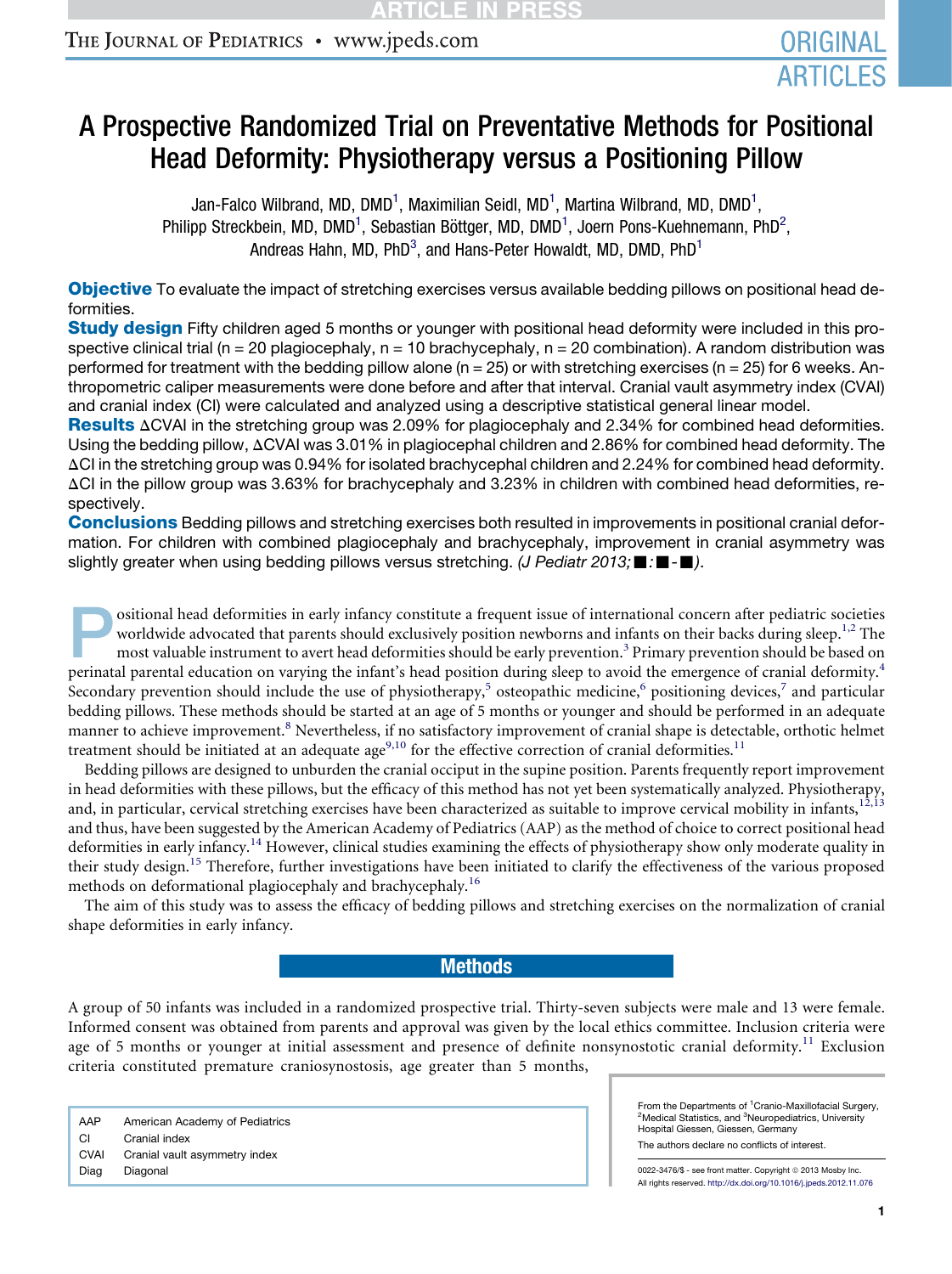<span id="page-1-0"></span>or a nonsynostotic head deformity not requiring treatment. Infants were diagnosed as having "plagiocephaly"  $(n = 20)$ , "brachycephaly"  $(n = 10)$ , or a "combination of plagiocephaly and brachycephaly"  $(n = 20)$  following standardized anthropometric measurements.<sup>[17](#page-4-0)</sup> The criteria applied for classifying and grading head deformities are presented in [Table I](#page-6-0) (available at [www.jpeds.com](http://www.jpeds.com)).<sup>[11](#page-4-0)</sup>

In a random distribution, 25 patients (pillow group) were provided with a BabyDorm bedding pillow from the manufacturer (Simonatal, Meerbusch, Germany), and their parents were educated in applying the device (Figure 1). Parents were asked to use the pillow exclusively and not to apply any other method to correct cranial shape over a period of 6 weeks.

The parents of the remaining 25 patients (stretching group) were educated on stretching exercises of the cervical muscles ([Figure 2](#page-2-0)). These exercises are well-known to improve cervical mobility $8,13,18$  and are typically performed 5 times per day. Additionally, all parents were told to provide adequate "tummy time" while the child was awake during the day.

Anthropometric measurements were performed following a standard protocol $^{17}$  $^{17}$  $^{17}$  by 1 single examiner who was blinded regarding the individual treatment modality. Measurements were obtained immediately before and after 6 weeks of treatment (pillow vs stretching). This interval was chosen to provide the option of helmet therapy in case of an unsatisfactory improvement in cranial shape. An additional interview with the parents at the end of the study interval was performed to assure treatment compliance to the agreed method. The following anthropometric variables were determined: cranial length, cranial width, and the transcranial diagonals (Diag) A and B. Thereafter, cranial index (CI) ( $\frac{\text{width}}{\text{length}} \times 100$ ) and cranial vault asymmetry index  $(CVAI = D)$ lag A-Diag  $^{\rm B}/_{\rm Diag\,A} \times$  100, where Diag A < Diag B) were calculated. A reduction of the CVAI was thought to reflect improvement of cranial shape of subjects with plagiocephaly and a combination of plagiocephaly and brachycephaly, and a decreasing CI was assumed to indicate amelioration of head shape for individuals with brachycephaly and combined head deformities.

Values are presented as mean and SDs. The pre- and posttreatment CVAI and CI data were analyzed using general linear model descriptive statistics. P values of  $\lt$  05 were accepted as significant. An additional covariance analysis adjusted for baseline differences in the severity of cranial deformation between the 2 treatment groups.

## **Results**

The mean age of all the children was 4.0 months and the mean weight was 6.3 kg. The pillow group consisted of 20 male and 5 female subjects, whereas the stretching group comprised 17 male and 8 female individuals. All children were of Caucasian origin. Seven children were born preterm (before 37th week of pregnancy), and there were no twins in our group. Fifty children were randomized at the beginning of our study, 6 of them, however, did not present to our clinic after 6 weeks. In 2 children (4%), the parents indicated that differing nonorthotic treatments were additionally obtained. Therefore, these 2 also had to be excluded from our study. Forty-three parents indicated good compliance to the protocol and did not obtain any other nonorthotic methods during the 6-week period. These children  $(84\%; n = 42)$  were included to the final assessment of this study.

In the stretching group, mean CVAI for plagiocephal patients decreased over the 6-week treatment period, from 10.73% (SD 5.29%) to 8.64% (SD 6.52%) ( $\Delta$ CVAI = 2.09%), and it declined from 12.67% (SD 4.57%) to 10.24% (SD 3.74%) ( $\Delta$ CVAI = 2.43%) in children with combined head deformities. In the pillow group, mean CVAI improved from 13.13% (SD 5.28%) to 10.12% (SD 5.29%)  $(\Delta$ CVAI = 3.01%) in plagiocephal subjects, whereas it changed from 10.68% (SD 3.17%) to 7.82% (SD 2.31%)  $(\Delta$ CVAI = 2.86%) in individuals with combined head deformities. The difference in improvement in CVAI by the 2 methods was statistically significant ( $P = .021$ ; [Figure 3](#page-3-0)).

Using an additional covariance analysis to adjust the groups for baseline differences regarding severity of cranial



Figure 1. A, The BabyDorm bedding pillow. B, Use of the bedding pillow.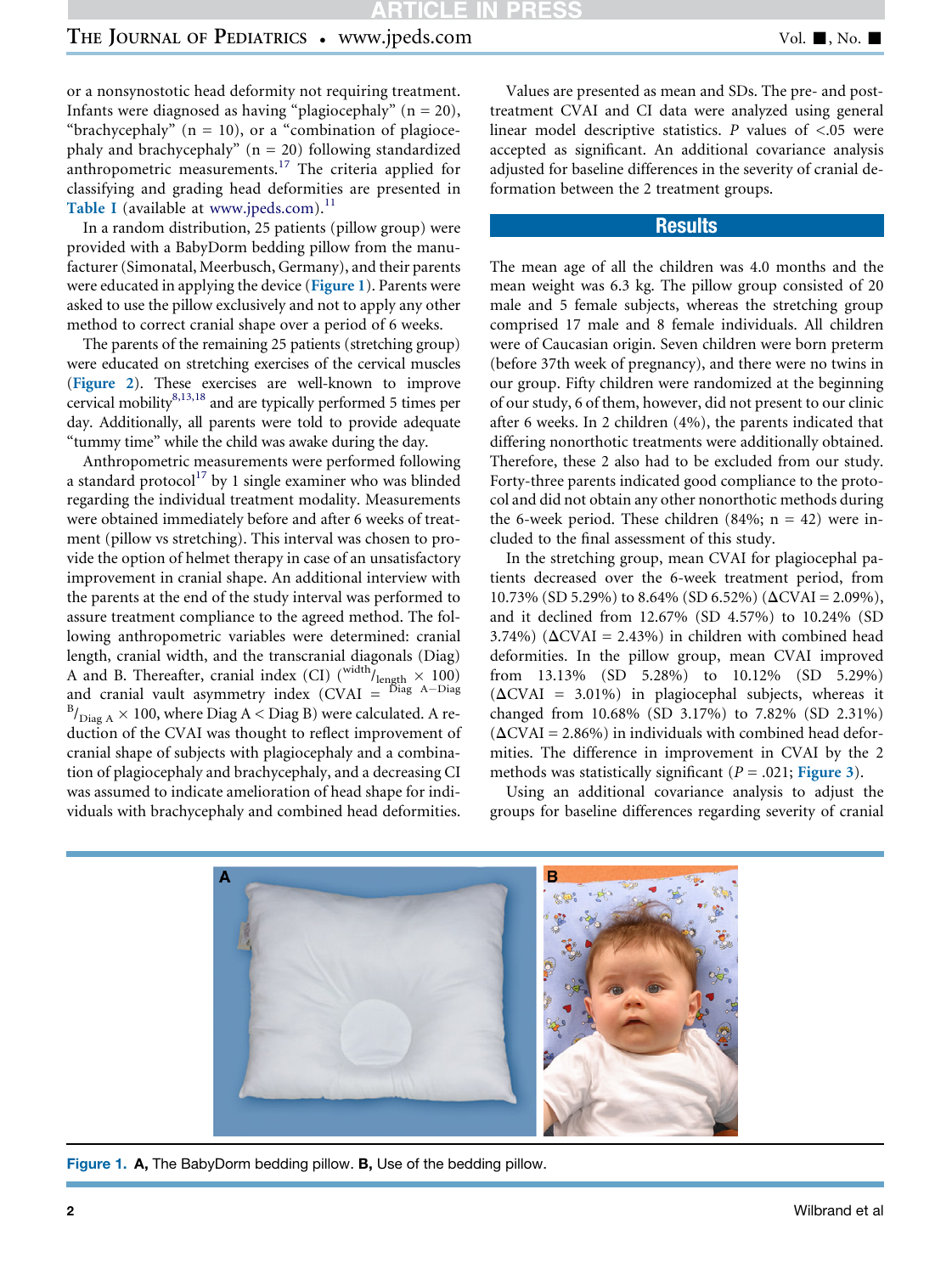<span id="page-2-0"></span>

Figure 2. A, Stretching exercise number 1, stretching the cervical musculature in right/left rotation, hold 10 seconds. B, Stretching exercise number 2, stretching the cervical musculature in right/left flexion, hold 10 seconds.

deformation, we found a statistical significant difference in improvement of CVAI for the pillow-treated combination group ( $P = .038$ ) and the significance in the plagiocephaly group disappeared  $(P = .177)$ .

The mean CI of the brachycephal children in the stretching group decreased from 99.30% (SD 3.55%) to 98.36% (SD 2.79%) ( $\Delta CI = 0.94$ %), and it improved from 105.43% (SD 5.92%) to 101.80% (SD 7.11%) in the pillow group  $(\Delta CI = 3.63\%)$ . Similarly, the mean CI in children with combined head deformities decreased from 101.48% (SD 2.58%) to 98.25% (SD 3.91%) ( $\Delta CI = 3.23%$ ) in the pillow group, and from 100.33% (SD 1.89%) to 98.09% (SD 1.89%)  $(\Delta CI = 2.24\%)$  in the stretching group. The difference in the improvement in CI was statistically insignificant ( $P = .224$ ) between the groups ([Figure 3](#page-3-0)). The covariance analysis obtained comparability of the 2 groups at the baseline and did not show any statistically significant difference in the correction of brachycephal head deformities ( $P = .338$  for brachycephaly and  $P = .723$  for combination) after all.

The number of patients with mild, moderate, or severe cranial vault anomalies before and after treatment in relation to type of head deformity and therapy applied (stretching vs pillow) is shown in [Table II](#page-6-0) (available at [www.jpeds.com\)](http://www.jpeds.com). Overall, the number of infants with moderate and severe deformities decreased by 17.7% in the stretching group, whereas it declined by 19.1% in the pillow group.

#### **Discussion**

This prospective randomized clinical trial showed that both stretching exercises and the bedding pillow are associated

with a reduction of moderate and severe positional head deformities when applied for 6 weeks in infants younger than 5 months. The data also suggest that the bedding pillow is more effective in correcting cranial asymmetries in combination head deformities than stretching exercises. The early observation period for this trial was chosen to maintain the option for a correction of cranial deformity with an individual head orthosis, if necessary.

Various suggestions have been made for the initial treatment as a means of secondary prevention of positional head deformity. Among others, the current literature de-scribes the use of physiotherapy,<sup>[9](#page-4-0)</sup> osteopathic medicine,<sup>[6,19](#page-4-0)</sup> counterpositioning,<sup>[20](#page-4-0)</sup> bedding devices,<sup>[7](#page-4-0)</sup> and cervical stretch- $ing<sub>13</sub>$  $ing<sub>13</sub>$  $ing<sub>13</sub>$  but few studies have dealt with the individual impact of those methods on cranial deformity at a high evidential level or even in a prospective and randomized comparative study design.<sup>[16](#page-4-0)</sup>

Some authors have claimed that helmet therapy is the most effective method to treat nonsynostotic head deformities in early life.<sup>[21,22](#page-4-0)</sup> This is consistent with the experience with hel-met treatment in our clinic after almost 2 decades.<sup>[23](#page-4-0)</sup> The fate of positional cranial deformity treated by alternative methods, however, is not clear. Loveday and De Chalain found no significant difference between orthotic and nonor-thotic methods over a longer period of time.<sup>[20](#page-4-0)</sup> Their study showed even slightly better correction of head deformity by physiotherapy, but the observed treatment intervals between the groups differed significantly. Hutchison et al even expected spontaneous correction of cranial deformity without any therapy over time. $^{24}$  $^{24}$  $^{24}$  They found a close connection between the course of cervical mobility and the spontaneous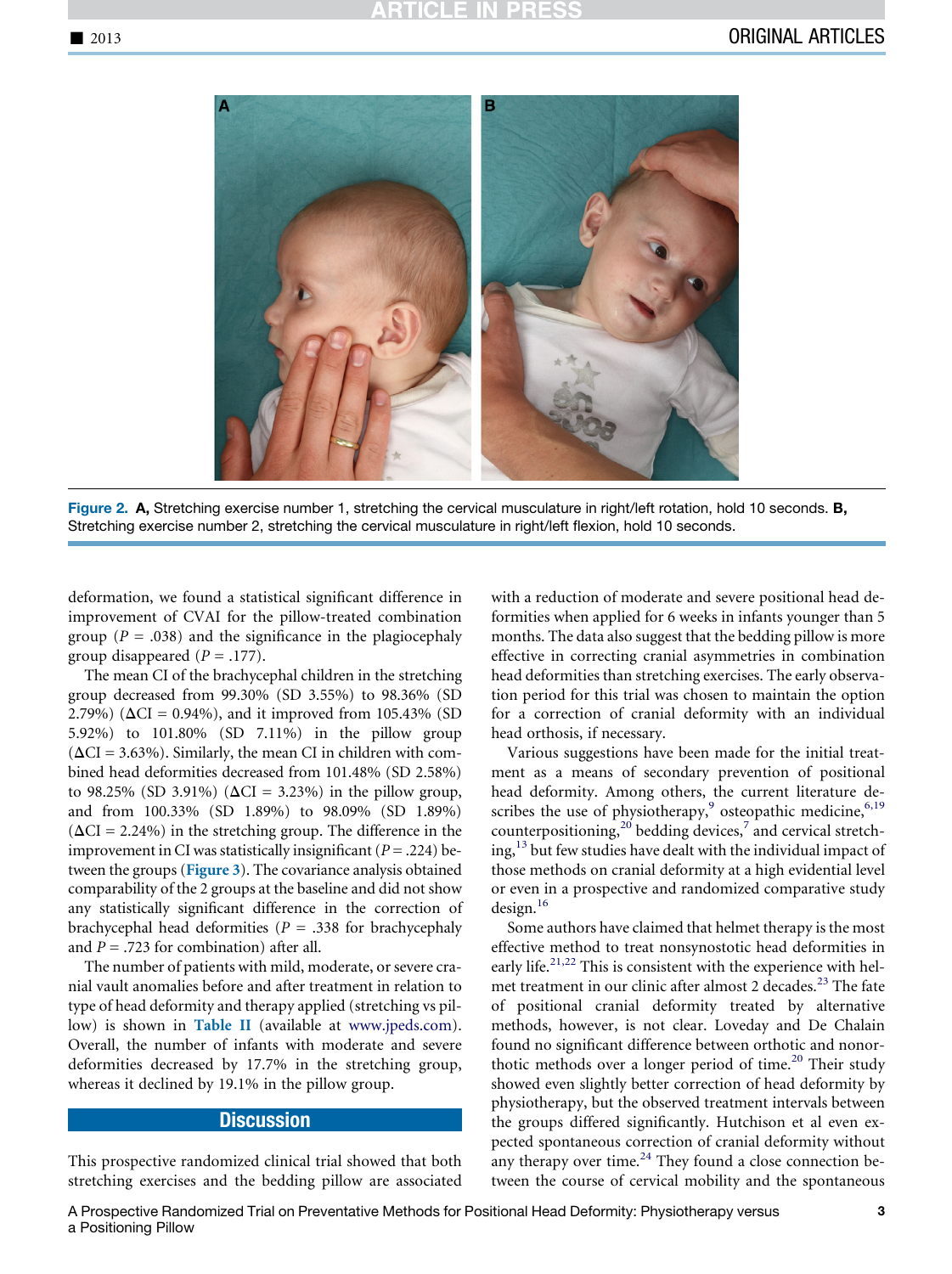## **CLE IN PR**

# <span id="page-3-0"></span>THE JOURNAL OF PEDIATRICS . www.jpeds.com Vol. 1, No. 1



Figure 3. Mean CVAI (A + B) and CI (C + D) before and after 6 weeks of treatment with the bedding pillow (*green lines*) or stretching exercises (*blue lines*), respectively (n = 42).

improvement of cranial shape. This is not our clinical experience after evaluating the changes of either treated or untreated cranial deformation in many children over more than a decade.

Although many alternative methods to helmet therapy are suggested and the effectiveness of many is assumed, we sought to discover what would be the most appropriate nonorthotic method to correct cranial deformity and what we should advocate to affected parents to avoid any unnecessary helmet therapy.

Teichgraeber et al found helmet therapy to be largely appropriate for correcting an asymmetric skull shape, but it was less suitable for the correction of brachycephaly.<sup>[25](#page-4-0)</sup> We found similar correction of brachycephaly by the 2 nonorthotic methods evaluated in this study and a small but statistically significant benefit in the correction of cranial asymmetry using the bedding pillows. Although we expected superior correction of brachycephaly by use of the occipital hollowing in the bedding pillow, this could not be demonstrated in this study.

The use of pillows is easy, cost-effective, and may be easier for parents to implement at home than stretching exercises,<sup>[8](#page-4-0)</sup>

although there might be risk of unsatisfactory use of the pillow.

The AAP recommendation on a safe environment for young children suggests omitting pillows in beds, $^{1}$  $^{1}$  $^{1}$  so the use of such pillows might not be consistent with the current AAP recommendations. According to those recommendations, other bedding devices, such as the Safe-T-sleep device (Safe T Sleep, Auckland, New Zealand)<sup>[7](#page-4-0)</sup> or even helmet therapy, should be discussed in the same way. Further studies on practicability or safety of the individual approaches are warranted. Considering the available data regarding those bedding devices or helmet therapy, $15$  the individual risk for sudden infant death syndrome was never monitored.

Some parents have indicated the occurrence of bilateral apostasis of the external ear after use of the pillow. We assume that this might be produced by the continuous rest of the external ear on the pillow and consecutive anterior shifting of the auricle ([Figure 1](#page-1-0), B). This was not studied or quantified in this trial. Further studies may be warranted to analyze this field.

Stretching exercises are well-known to be a suitable method for improving cervical mobility and, thus, reduce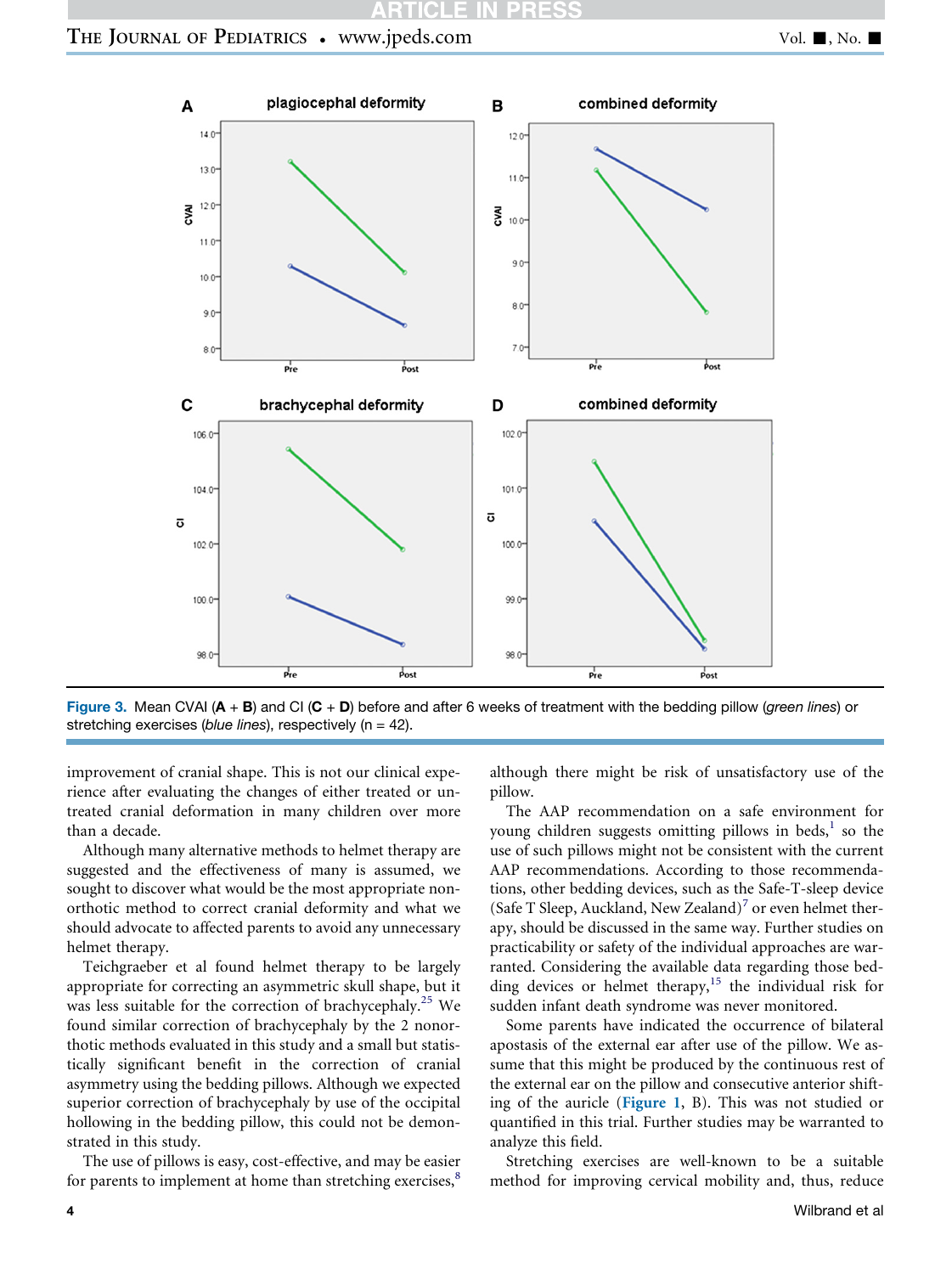<span id="page-4-0"></span>the danger of severe cranial deformation.<sup>5</sup> As a limitation of our study, it must be admitted that measures of range of motion were not collected. Although an ANCOVA diminished the explanatory power of our results to some extent, the respective impact of the 2 methods on cranial shape was demonstrated based on the repeatable anthropometric measurements in our study. Parents were advised to solely apply the agreed method during the 6-week study interval. The only possibility for the examiners to test treatment fidelity, however, was an additional interview at the study termination.

The classification of cranial deformities in this study is based on an established method $11$  ([Table I](#page-6-0)). This model was in use when our study was implemented. Currently, we would recommend the application of recently published classification models with higher clinical reproducibility.[26](#page-5-0)

The assessment of cranial deformity can additionally be obtained with a high level of reliability by 3-dimensional photography.[27,28](#page-5-0) We chose standardized anthropometric measurements in this study because infants often were not able to hold their heads in an adequate manner for photography at the initial assessment because of their young age.

The time interval of our study was short to maintain the option of starting helmet therapy at an appropriate age.<sup>10</sup> Definite positive changes were observed with both stretching exercises and the bedding pillow. In no case did the cranial deformity deteriorate, so the indication for early implementation of these methods is clear. It must be remembered, though, that close observation of cranial shape by 3-dimen-sional photography<sup>[27](#page-5-0)</sup> or anthropometric measurements<sup>17</sup> is required to assure feasibility of helmet therapy, if it becomes necessary.

The small sample of children and the short study interval might raise questions regarding the generalizability of results. Our results do not consider long-term-effects of various management regimens regarding craniofacial deformity or even spontaneous correction over the years. The number of children is sufficient, however, to achieve explanatory power regarding the individual impact of the evaluated treatment methods on cranial deformity. Our study reliably illustrates improvements in cranial shape evoked by the analyzed nonorthotic methods. ■

The authors thank Frederike Dey, MD (University Hospital Giessen, Department of Neuropediatrics), for her assistance in designing the study.

Submitted for publication May 21, 2012; last revision received Oct 17, 2012; accepted Nov 26, 2012.

Reprint requests: Jan-Falco Wilbrand, MD, DMD, Department of Cranio-Maxillofacial Surgery, University Hospital Giessen, Klinikstr. 33, 35385 Giessen, Germany. E-mail: jan-falco.wilbrand@uniklinikum-giessen.de

### References

- 1. AAP. American Academy of Pediatrics AAP Task Force on Infant Positioning and SIDS: positioning and SIDS. Pediatrics 1992;89:1120-6.
- 2. Argenta LC, David LR, Wilson JA, Bell WO. An increase in infant cranial deformity with supine sleeping position. J Craniofac Surg 1996;7:5-11.
- 3. Losee JE, Mason AC. Deformational plagiocephaly: diagnosis, prevention, and treatment. Clin Plast Surg 2005;32:53-64. viii.
- 4. Rubio AS, Griffet JR, Caci H, Berard E, El Hayek T, Boutte P. The molded baby syndrome: incidence and risk factors regarding 1001 neonates. Eur J Pediatr 2009;168:605-11.
- 5. van Vlimmeren LA, van der Graaf Y, Boere-Boonekamp MM, L'Hoir MP, Helders PJ, Engelbert RH. Effect of pediatric physical therapy on deformational plagiocephaly in children with positional preference: a randomized controlled trial. Arch Pediatr Adolesc Med 2008; 162:712-8.
- 6. Lessard S, Gagnon I, Trottier N. Exploring the impact of osteopathic treatment on cranial asymmetries associated with nonsynostotic plagiocephaly in infants. Complement Ther Clin Pract 2011;17:193-8.
- 7. de Chalain T. The Safe-T-Sleep device: safety and efficacy in maintaining infant sleeping position. N Z Med J 2003;116:U581.
- 8. Ohman A, Nilsson S, Beckung E. Stretching treatment for infants with congenital muscular torticollis: physiotherapist or parents? A randomized pilot study. Pm R 2010;2:1073-9.
- 9. Neufeld S, Birkett S. What to do about flat heads: preventing and treating positional occipital flattening. Axone 2000;22:29-31.
- 10. Kluba S, Kraut W, Reinert S, Krimmel M. What is the optimal time to start helmet therapy in positional plagiocephaly? Plast Reconstr Surg 2011;128:492-8.
- 11. Wilbrand JF, Wilbrand M, Kerkmann H, Schaaf H, Howaldt HP, Streckbein P, et al. Complications in helmet therapy. J Cranio-Maxillofac Surg 2012;40:341-6.
- 12. Moss SD. Nonsurgical, nonorthotic treatment of occipital plagiocephaly: what is the natural history of the misshapen neonatal head? J Neurosurg 1997;87:667-70.
- 13. Morrison CS, Chariker M. Positional plagiocephaly: pathogenesis, diagnosis, and management. J Ky Med Assoc 2006;104:136-40.
- 14. AAP. The changing concept of sudden infant death syndrome: diagnostic coding shifts, controversies regarding the sleeping environment, and new variables to consider in reducing risk. Pediatrics 2005;116: 1245-55.
- 15. Bialocerkowski AE, Vladusic SL, Howell SM. Conservative interventions for positional plagiocephaly: a systematic review. Dev Med Child Neurol 2005;47:563-70.
- 16. Bialocerkowski AE, Vladusic SL, Wei Ng C. Prevalence, risk factors, and natural history of positional plagiocephaly: a systematic review. Dev Med Child Neurol 2008;50:577-86.
- 17. Wilbrand JF, Wilbrand M, Pons-Kuehnemann J, Blecher JC, Christophis P, Howaldt HP, et al. Value and reliability of anthropometric measurements of cranial deformity in early childhood. J Craniomaxillofac Surg 2011;39:24-9.
- 18. Rogers GF, Miller J, Mulliken JB. Comparison of a modifiable cranial cup versus repositioning and cervical stretching for the early correction of deformational posterior plagiocephaly. Plast Reconstr Surg 2008;121: 941-7.
- 19. Mills MV. Consider osteopathic manipulation in next positional plagiocephaly research. J Pediatr 2006;148:706-7.
- 20. Loveday BP, de Chalain TB. Active counterpositioning or orthotic device to treat positional plagiocephaly? J Craniofac Surg 2001;12:308-13.
- 21. Graham JM Jr, Gomez M, Halberg A, Earl DL, Kreutzman JT, Cui J, et al. Management of deformational plagiocephaly: repositioning versus orthotic therapy. J Pediatr 2005;146:258-62.
- 22. Xia JJ, Kennedy KA, Teichgraeber JF, Wu KQ, Baumgartner JB, Gateno J. Nonsurgical treatment of deformational plagiocephaly: a systematic review. Arch Pediatr Adolesc Med 2008;162:719-27.
- 23. Blecher JC, Howaldt HP. Treatment of non-synostotic, pediatric skull deformities with dynamic head orthosis. Mund Kiefer Gesichtschir 1998;2(Suppl 1):S81-5.
- 24. Hutchison BL, Hutchison LA, Thompson JM, Mitchell EA. Plagiocephaly and brachycephaly in the first two years of life: a prospective cohort study. Pediatrics 2004;114:970-80.
- 25. Teichgraeber JF, Seymour-Dempsey K, Baumgartner JE, Xia JJ, Waller AL, Gateno J. Molding helmet therapy in the treatment of brachycephaly and plagiocephaly. J Craniofac Surg 2004;15:118-23.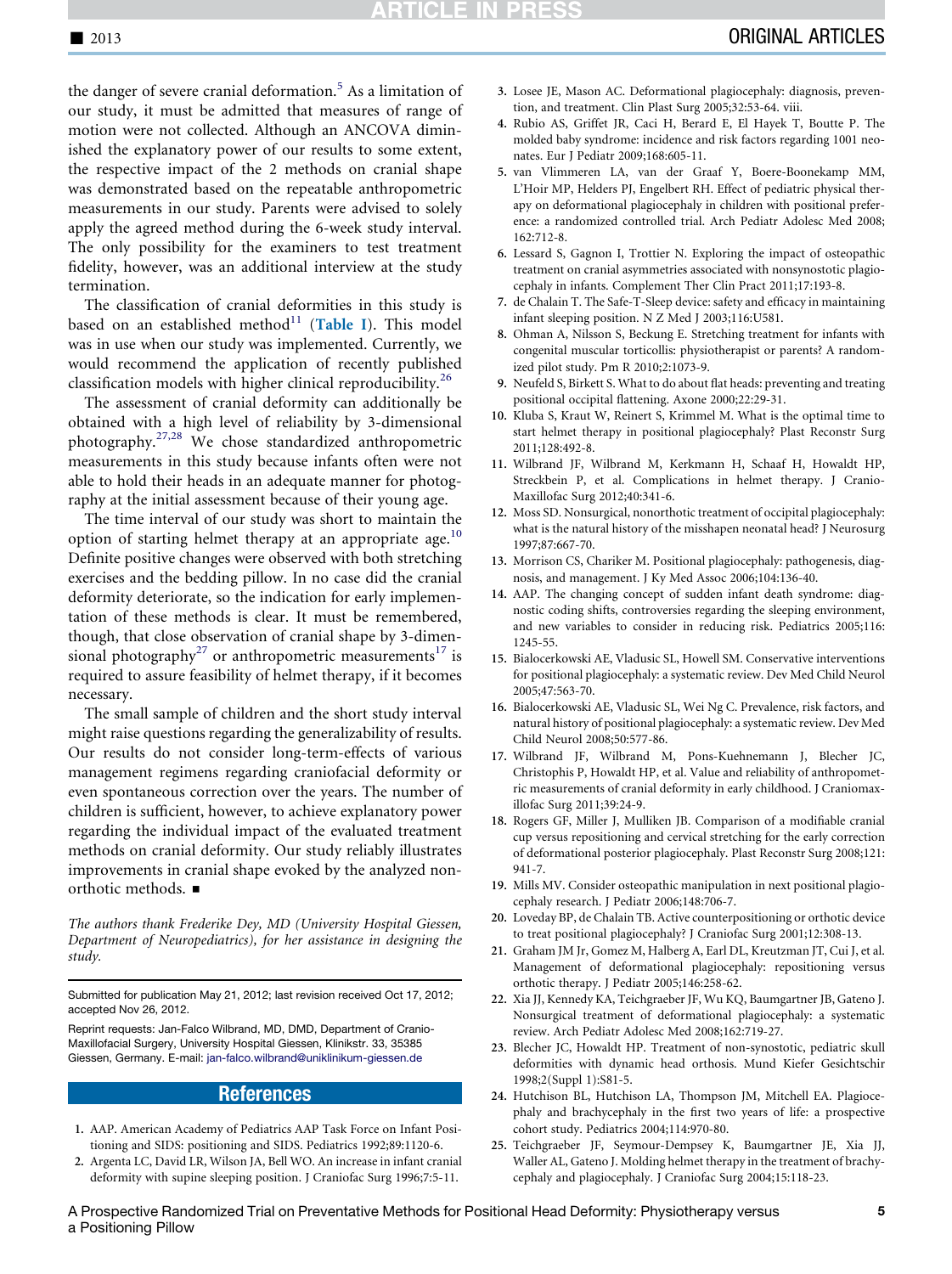# <span id="page-5-0"></span>THE JOURNAL OF PEDIATRICS . www.jpeds.com Vol. 1, No. 1

- 26. Wilbrand JF, Schmidtberg K, Bierther U, Streckbein P, Pons-Kuehnemann J, Christophis P, et al. Clinical classification of infant nonsynostotic cranial deformity. J Pediatr 2012;161:1120-5.
- 27. Schaaf H, Wilbrand JF, Boedeker RH, Howaldt HP. Accuracy of photographic assessment compared with standard anthropometric

measurements in nonsynostotic cranial deformities. Cleft Palate Craniofac J 2010;47:447-53.

28. Wong JY, Oh AK, Ohta E, Hunt AT, Rogers GF, Mulliken JB, et al. Validity and reliability of craniofacial anthropometric measurement of 3D digital photogrammetric images. Cleft Palate Craniofac J 2008;45:232-9.